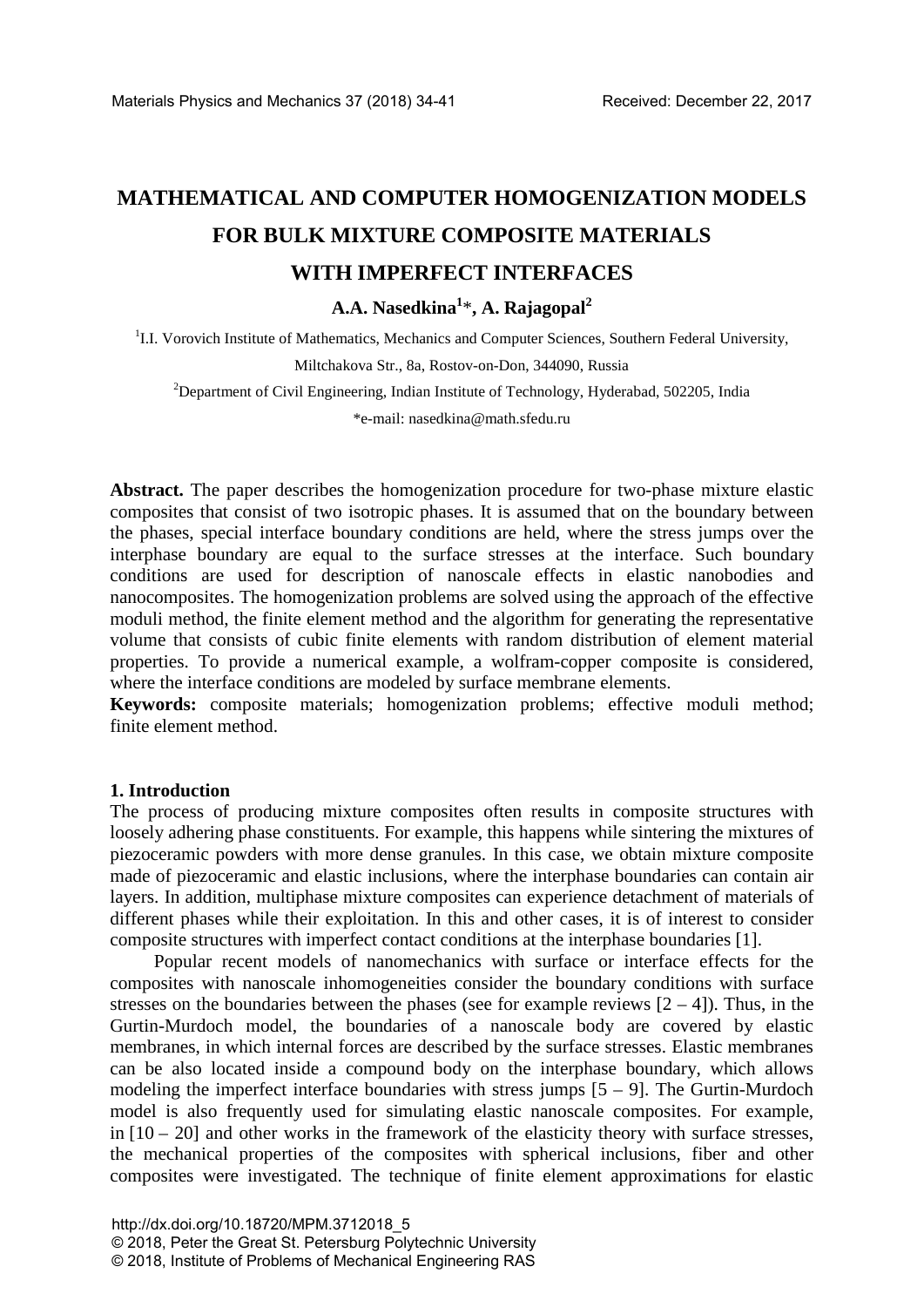materials with surface effects and numerical examples was demonstrated in  $[8, 16, 21 - 26]$ and others.

For the effective moduli determination, i.e. for the homogenization of the composite structure, this work uses a general approach, based on the use of the effective moduli method (with modifications that take into account additional factors on the interphase boundaries), the simulation of the representative volumes and the finite element method for numerical solution of the homogenization problems  $[21 - 24]$ .

## **2. Homogenization procedure for a mixture composite with imperfect interfaces**

Let us consider a two-phase composite with nanoscale inclusions. Let  $V$  is a representative volume;  $V^{(j)}$  are the volumes occupied by separate phases ( *j* = 1, 2);  $V = V^{(1)} \cup V^{(2)}$ ;  $S = \partial V$  is the external boundary of the volume; *S*<sup>*i*</sup> is the set of the boundary surfaces of materials with different phases; **n** is the vector of the unit normal to the external boundary with respect to the volume of the main material  $V^{(1)}$ ; **x** is the radius-vector of a point in a Cartesian coordinate system. Let us assume that the volumes  $V^{(1)}$  and  $V^{(2)}$  are filled with different isotropic elastic materials. Then into framework of classic static linear elasticity theory, we formulate the following system of equations in the volume *V* with respect to the components of the displacement vector  $u_{\nu} = u_{\nu}(\mathbf{x})$ :

$$
\partial_l \sigma_{kl} = 0, \ \sigma_{kl} = \lambda \varepsilon_{mm} \delta_{kl} + 2\mu \varepsilon_{kl}, \ \varepsilon_{kl} = (\partial_l u_k + \partial_k u_l)/2, \tag{1}
$$

where  $\sigma_{kl}$  are the components of the stress tensor;  $\varepsilon_{kl}$  are the components of the strain tensor;  $\lambda$ ,  $\mu$  are the Lame's coefficients;  $\mu = G$  is also called the shear modulus.

As it is known, an elastic material is described by two independent material moduli. The most frequently used are the Young's modulus *E* and the Poisson's ratio <sup>ν</sup> . Then the Lame's coefficients  $\lambda$ ,  $\mu = G$ , the bulk modulus *K* and the stiffness moduli  $c_{11}$ ,  $c_{12}$ ,  $c_{44}$  can be expressed in terms of the Young's modulus and the Poisson's ratio by well-known formulae:

$$
\lambda = \frac{vE}{(1+v)(1-2v)}, \quad \mu = G = \frac{E}{2(1+v)}, \quad K = \frac{E}{3(1-2v)}, \quad c_{11} = \lambda + 2\mu, \quad c_{12} = \lambda, \quad c_{44} = G. (2)
$$

For a two-phase medium, these moduli differ for each phase:  $E = E^{(j)}$ ,  $v = v^{(j)}$ , and so on for  $\mathbf{x} \in V^{(j)}$ ,  $j = 1, 2$ .

In accordance with the Gurtin-Murdoch model, we adopt that on the nanoscale interphase boundaries  $S^i$  the following condition is held:

$$
n_i[\sigma_{kl}] = \partial_i^s \sigma_{kl}^i, \mathbf{x} \in S^i,
$$
\n(3)

where  $[\sigma_{\nu}]=\sigma_{\nu}^{(1)}-\sigma_{\nu}^{(2)}$  is the stress jump over the boundary between the phases;  $\partial_l^s = \partial_l - n_l (n_m \partial_m)$  is the surface nabla-operator. Here  $\sigma_{kl}^i$  are the components of the tensor of interface stresses, which are related to the strains by the "interface" Hook's law:

$$
\sigma_{kl}^i = \lambda^i \varepsilon_{mm}^i \delta_{kl} + 2\mu^i \varepsilon_{kl}^i, \quad \varepsilon_{kl}^i = (\partial_i^s u_k^i + \partial_k^s u_l^i)/2 \,, \quad u_k^i = (\delta_{km} - n_k n_m) u_m, \tag{4}
$$

where  $\lambda^i$ ,  $\mu^i$  are the Lame's coefficients for the interface. We note that instead of  $\lambda^i$  and  $\mu^i$ other pairs of moduli can be used to formulate the Hooks's law. For example, we can use  $E^i$ and  $v^i$ , through which we can express the Lame's coefficients or elastic stiffness using the expressions similar to the plane stress formulas.

Thus, a two-phase composite, consisting of two isotropic elastic phases with interface boundaries, is characterized by four material moduli, for example,  $E^{(1)}$ ,  $v^{(1)}$ ,  $E^{(2)}$ ,  $v^{(2)}$ ,  $E^{i}$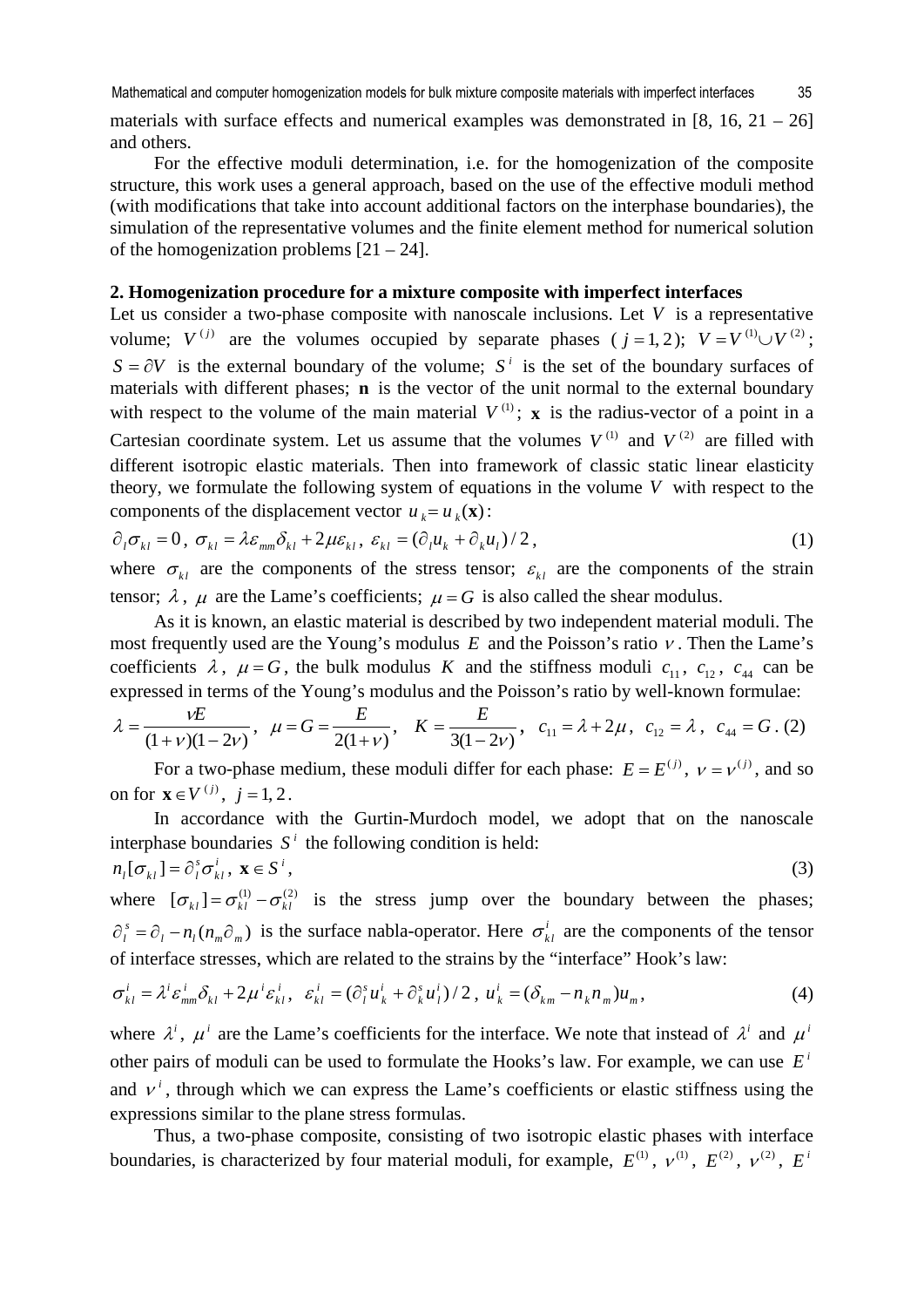and  $v<sup>i</sup>$ . If the representative volume has not a pronounced anisotropy in the components distribution, then a such called "equivalent" homogeneous material will also be isotropic and will be described by only two independent moduli, for example,  $E^{\text{eff}}$  and  $v^{\text{eff}}$ . In order to determine these effective moduli, it is enough to solve only one boundary-value problem  $(1) - (4)$  in the representative volume of the composite with the boundary condition (  $\varepsilon_0$  = const)

$$
u_k = x_1 \varepsilon_0 \delta_{1k}, \ \mathbf{x} \in S \,. \tag{5}
$$

Then, from the solution of problem (1) – (5) similar to [21 – 24], we can find  

$$
c_{11}^{\text{eff}} = \langle \sigma_{11} \rangle / \varepsilon_0, \ c_{12}^{\text{eff}} = \langle \sigma_{22} \rangle / \varepsilon_0,
$$
 (6)

where the angular brackets denote the averaged by the volume *V* and by the interface  $S^i$ values:

$$
\langle ... \rangle \rangle = \frac{1}{|V|} (\int_{V} (...) dV + \int_{S'} (...) dS^{i}). \tag{7}
$$

To check that the homogenized material is isotropic, we can solve problem  $(1) - (5)$ , which solution should give:  $c_{12}^{\text{eff}} \approx \langle \sigma_{33} \rangle / \varepsilon_0$ ;  $\langle \sigma_{km} \rangle \approx 0$ ,  $k \neq m$ . For additional control of the quality of the representative volume, it makes sense to solve problem  $(1) - (4)$  with a shear boundary condition:  $u_k = \varepsilon_0 (x_3 \delta_{2k} + x_2 \delta_{3k})/2$ ,  $\mathbf{x} \in S$ . If we obtain  $c_{44}^{\text{eff}} = \langle \sigma_{23} \rangle / \varepsilon_0$  from the solution of this problem, then this value should be approximately equal to  $(c_{11}^{\text{eff}} - c_{12}^{\text{eff}})/2$ eff 11  $c_{44}^{\text{eff}} \approx (c_{11}^{\text{eff}} - c_{12}^{\text{eff}})/2$ , where the moduli  $c_{11}^{\text{eff}}$ ,  $c_{12}^{\text{eff}}$  are determined from the solution of the previous problem.

In conclusion of this section, we would like to note that for nanostructured composites taking into account the interface surface effects leads to the appearance of special boundary conditions (3), (4) on the surface  $S^i$  and to the necessity of calculating the averaged stresses in (7) not only by the volume *V*, but also by the surface  $S^i$ . In a similar way we can consider the problem of homogenization for the composites with imperfect contacts on  $S<sup>i</sup>$ , for example, with the interface conditions of spring type [1].

#### **3. Numerical examples**

Problem  $(1) - (5)$  was numerically solved by the finite element method in the finite element package ANSYS using the technique similar to the one described in [21 − 23]. The representative volume  $V$  was chosen in the shape of a cube with the side  $L$ , which was evenly divided into smaller geometrically identical cubes. These cubes were eight node hexahedral finite elements SOLID45. As a result, in the volume *V* there were  $n_v = n^3$  finite elements, where *n* is the number of elements along one of the axis. For the simulation of a two-phase composite, the finite elements had properties of one of the phases. At the beginning, all elements had the properties of the first phase. Then, based on the required percentage of the material of the second phase  $p_a$ , for the randomly chosen  $n_p = NINT (n_v p_a / 100)$  finite elements, their material properties were changed to the material properties of the second phase (here NINT is the rounding function to nearest integer in ANSYS APDL programming language). We also note that the resulting percentage of inclusions  $p = 100n_p/n_v$  can differ from the expected value  $p_a$ , although this difference is usually negligibly small.

Then the boundaries of the elements with different material properties were automatically  $[21 - 23]$  covered by four-node shell elements SHELL63 with the option of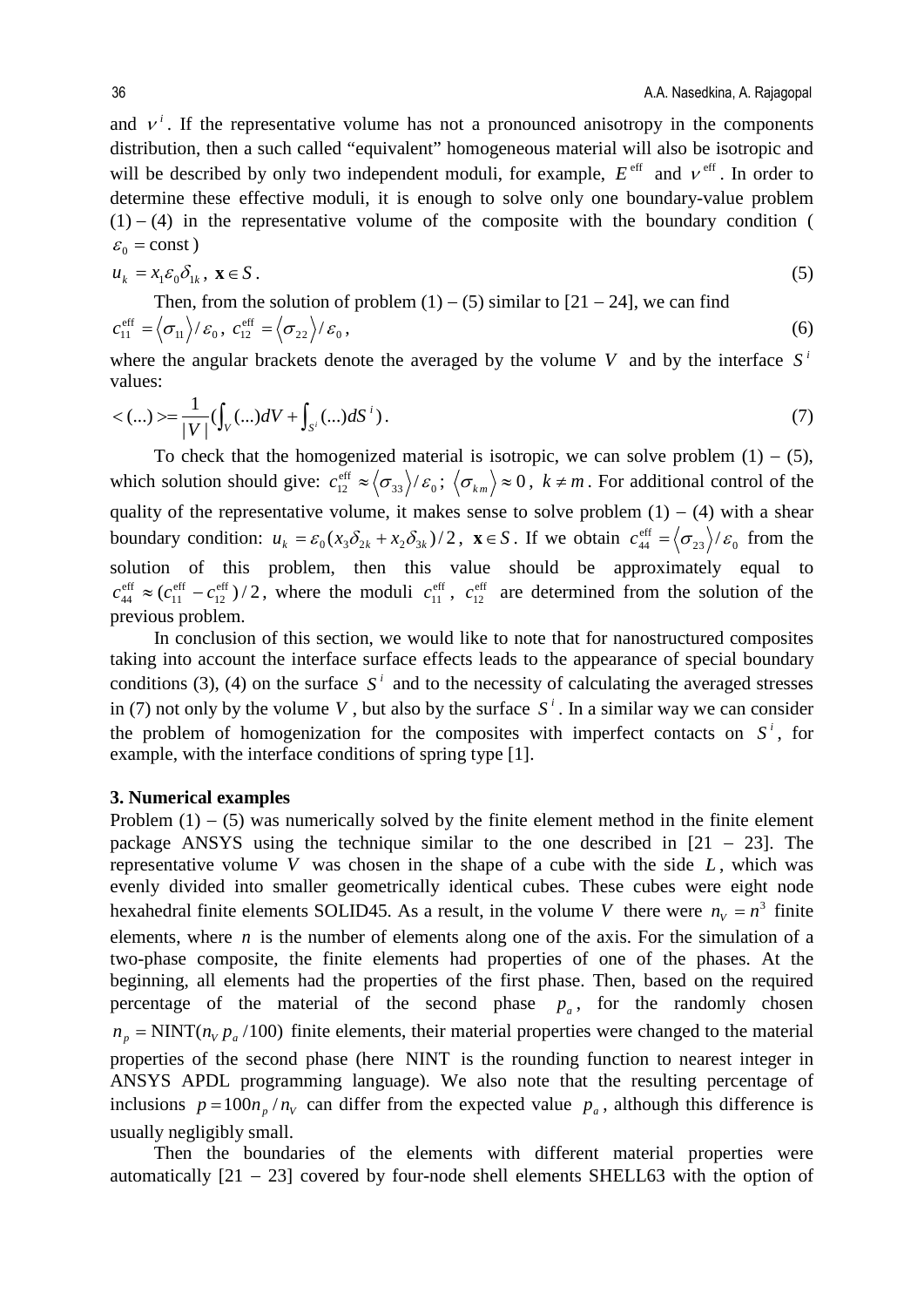only membrane stresses. At the end all interface edges were covered by membrane elastic finite elements, which simulated the presence of interface stresses (3), (4) on the boundaries  $S^i$ . At the next stage, for the generated representative volume, we solved static problem  $(1) - (5)$ , and after that in ANSYS postprocessor we calculated the averaged stresses by both volume and surface elements. Lastly, using formulae (6), (7) and the obtained averaged stresses, we calculated the effective moduli of the composite, taking into account the interface effects.

We note that for the same size *L* of the volume *V* , depending on the number of elements *n* along the axes, the size  $l = L/n$  of finite elements can be different, hence, the size of inclusions can be different. Therefore, for a fixed percentage of inclusions *p* and increasing *n*, the size of inclusions will be smaller, but the total number of inclusions  $n<sub>n</sub>$  will

increase, and thus the total area of the boundary  $S^i$  will also increase  $[21 - 23]$ .

To provide an example, we consider the problem of finding the effective moduli of a two-phase composite, where the first (main) phase is wolfram and the second (inclusion) phase is copper. As it is known, both phases can be adopted as isotropic materials. For numerical results, we took the following values of bulk material moduli of the first and second phases:  $E^{(1)} = 4 \cdot 10^{11} \text{ N/m}^2$ ;  $v^{(1)} = 0.28$ ;  $E^{(2)} = 1.1 \cdot 10^{11} \text{ N/m}^2$ ;  $v^{(2)} = 0.34$ . It is easy to note that the material of the first phase is almost 4 times stiffer than the material of the second phase. However, the Poisson's ratio of the material of the first phase is smaller than that of the second phase.

As the interface stresses were simulated by the finite elements of elastic membranes, it was necessary for them to set the thickness  $h^i$ . The Young's modulus was taken proportional to the difference between the Young's moduli of two phases  $\tilde{E}^i = k^s(E^{(1)} - E^{(2)})$ . where  $k^s$  is a dimensionless factor and the Poisson's ratio is determined by the formula  $v^{i}=(v^{(1)}+v^{(2)})/2$ . Such approach leads to taking into account the stresses (3), (4) with the Young's modulus  $E^{i} = h^{i} \tilde{E}^{i} = h^{i} k^{s} (E^{(1)} - E^{(2)})$ , i.e. in this case the values  $h^{i}$  and  $k^{s}$  are not important independently, but their product  $h^{i}k^{s}$  is important. In connection to this, in further numerical calculations the thickness  $h^i$  was fixed,  $h^i = 1$  m, and for the analysis of the interface stresses influence only the coefficient  $k^s$  varied from  $10^{-4}$  to 1.

Figures 1, 2 show the dependencies of the effective moduli with respect to the factor  $k^s$ in the logarithmic scale ( $lg \equiv log_{10}$ ): the Young's modulus  $E^{\text{eff}}$  (Fig. 1*a*), the shear modulus  $G^{\text{eff}}$  (Fig. 1*b*), the bulk modulus  $K^{\text{eff}}$  (Fig. 2*a*), and the Poisson's ratio  $v^{\text{eff}}$  (Fig. 2*b*). Here the percentage of inclusions (material of the second phase) remains unchanged  $p = 10$  %, and the curves 1, 2, 3, 4 correspond to the values  $n = 10$ ,  $n = 20$ ,  $n = 30$ , and  $n = 40$ , respectively. As we can see, the behaviors of the effective moduli  $E^{\text{eff}}$ ,  $G^{\text{eff}}$  and  $K^{\text{eff}}$ , depending on the interface moduli values, qualitatively coincide, but the moduli  $E^{\text{eff}}$  and  $G^{\text{eff}}$  increase slightly more rapidly when increasing  $k^s$ , and the Young's modulus increases the most rapidly. For  $k^s$  ≤ 10<sup>-3</sup>, the surface effects have only a slight influence on the values of the stiffness moduli. Approximately starting with the values of  $k^s \le 10^{-2}$ , the stiffness moduli begin to grow quite rapidly. Thus for the fixed percentage of inclusions  $p = 10$  % with increasing  $n = 10, 20, 30, 40$ , the size of inclusions decrease, but the number of inclusions and their total area increase. As a result, the interface effects are manifested in a greater extent, and the stiffness moduli (Figs. 1 and 2*a*) increase (curves 1 are located lower than curves 2, curves 2 are located lower than curves 3,and curves 3 are located lower than curves 4). It should be noted that for large values of the interface stiffness moduli, the overall effective stiffness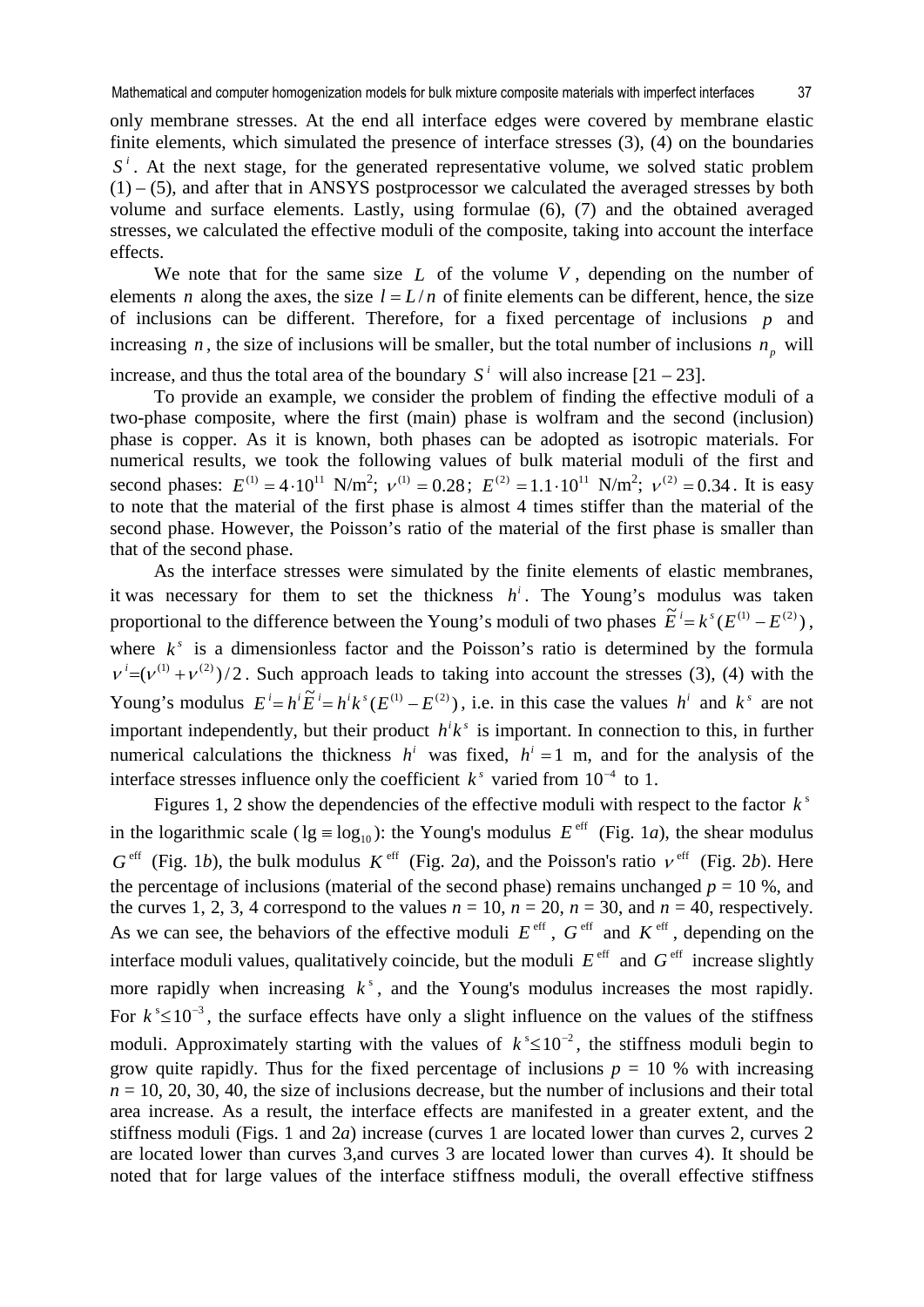moduli of composite nanomaterials with interfaces may exceed the moduli of the stiffest phase in the composite. In Figs. 1 and 2*a*, this effect is observed, when the values of the moduli are larger than the moduli of the stiffest material in the composite (dashed lines).



**Fig. 1**. Dependencies of the effective moduli  $E^{\text{eff}}$  (a) and  $G^{\text{eff}}$  (b) *versus* the factor  $k^s$  for *p* = 10 %: curve 1 is for *n* = 10; curve 2 is for *n* = 20; curve 3 is for *n* = 30; curve 4 is for  $n = 40$ .



**Fig. 2**. Dependencies of the effective moduli  $K^{\text{eff}}$  (a) and  $v^{\text{eff}}$  (b) *versus* the factor  $k^{\text{s}}$  for *p* = 10 %: curve 1 is for *n* = 10; curve 2 is for *n* = 20; curve 3 is for *n* = 30; curve 4 is for  $n = 40$ .

Figure 2*b* shows that the behavior of the Poisson ratio with increasing interface modulus is opposite to the behavior of the stiffness moduli  $E^{\text{eff}}$ ,  $G^{\text{eff}}$  and  $K^{\text{eff}}$ . This can be explained by an increase in the overall stiffness of the material.

In order to analyze the influence of the interface effect on the effective moduli with different percentage of inclusions, we have calculated the effective stiffness moduli with the fixed number of elements  $n = 20$ , but with different percentage of inclusions and with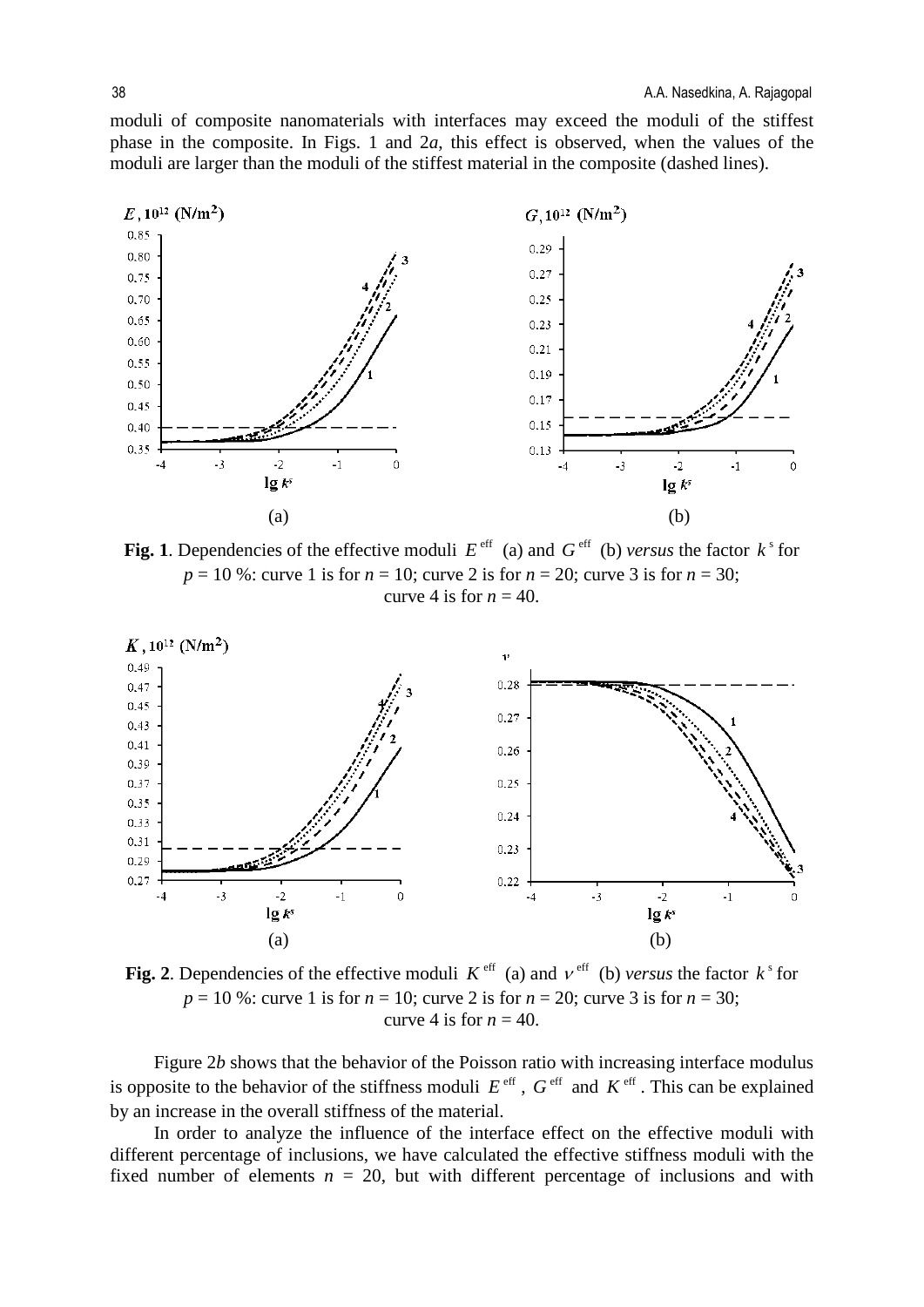different, but not too large, values of the factor  $k^s$ . The results of these calculations are shown in Figs. 3 and 4.



**Fig. 3**. Dependencies of the effective moduli  $E^{\text{eff}}$  (a) and  $G^{\text{eff}}$  (b) *versus* the percentage of inclusions for  $n = 20$  and for the factor  $k^s$ : curve 1 is for  $k^s = 0.1$ ; curve 2 is for  $k^s = 0.05$ ; curve 3 is for  $k^s = 0.01$ ; curve 4 is for  $k^s = 0.001$ .



**Fig. 4**. Dependencies of the effective moduli  $K^{\text{eff}}$  (a) and  $v^{\text{eff}}$  (b) *versus* the percentage of inclusions for  $n = 20$  and for the factor  $k^s$ : curve 1 is for  $k^s = 0.1$ ; curve 2 is for  $k^s = 0.05$ ; curve 3 is for  $k^s = 0.01$ ; curve 4 is for  $k^s = 0.001$ .

As these figures demonstrate, for small values of the factor  $k^s$  (curves 3 and 4) the interface effects do not affect the stiffness moduli. However, for any percentage of inclusions the interface stresses are larger than the effective stiffness of the composite material. Moreover, as it was mentioned earlier, there are cases when the composite material with interfaces can have greater stiffness than the stiffest material in the composite. This situation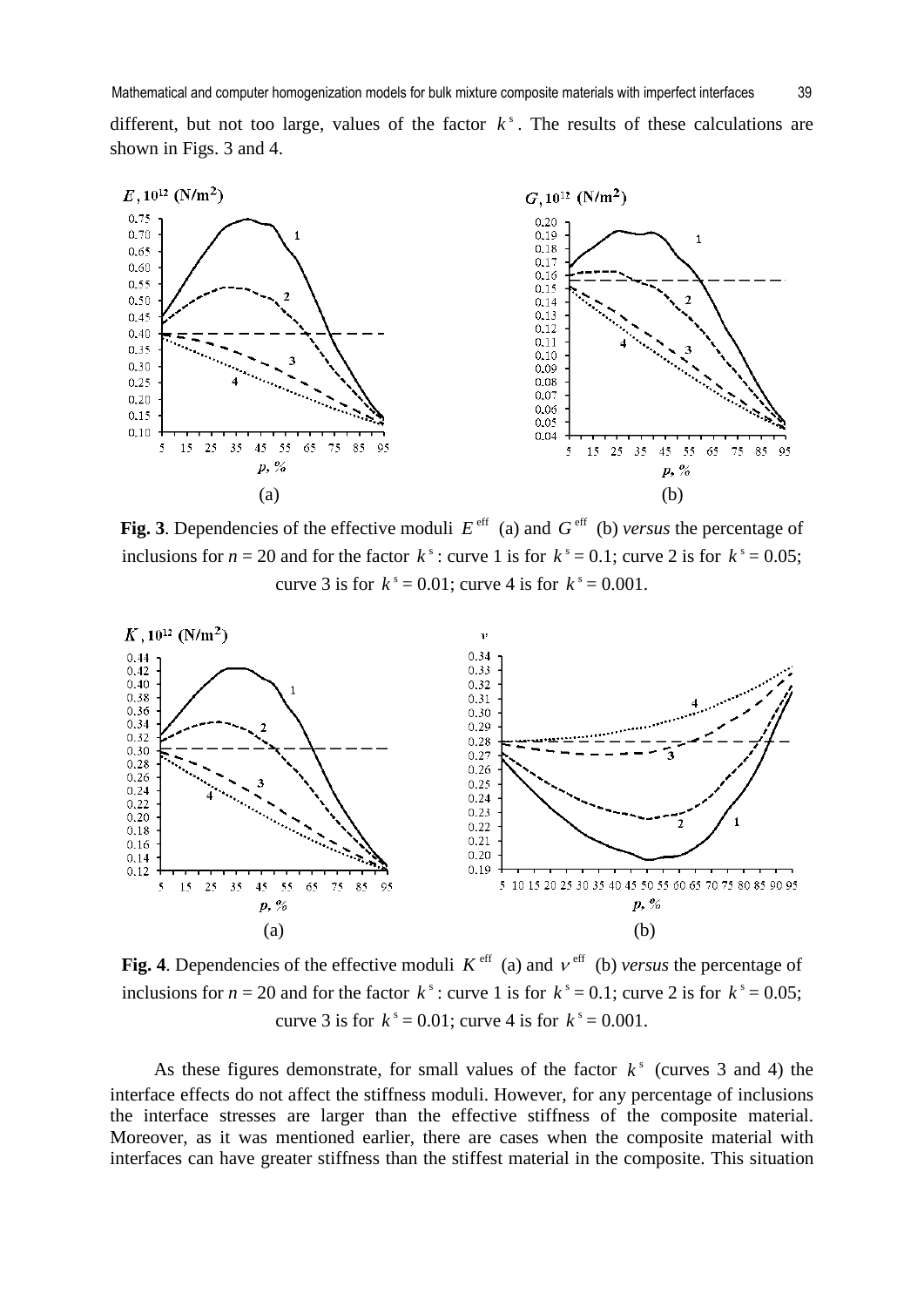takes place when  $k^s = 0.1$  for the Young's modulus  $E^{\text{eff}}$ , if  $p \le 75\%$ , for the shear modulus  $G^{\text{eff}}$ , if  $p \leq 63\%$ , and for the bulk modulus  $K^{\text{eff}}$ , if  $p \leq 63\%$ , (see curves 1 and 2, which are located higher that the dashed lines in Figs. 3 and 4*a*). When  $k^s = 0.05$ , the results are more consistent with the experimental data for other materials, and similar situation takes place for the Young's modulus  $E^{\text{eff}}$ , if  $p \le 65\%$ , for the shear modulus  $G^{\text{eff}}$ , if  $p \le 33\%$ , and for the bulk modulus  $K^{\text{eff}}$ , if  $p \le 50\%$ . On the contrary, the Poisson's ratio of the composite structure can be smaller than the Poisson's ratio of the main material for large values of  $k^s$  in a wide range of percentage of inclusions  $p$  (Fig. 4b).

We note that the percentage of softer inclusions and the interface effects have the opposite influence on the effective stiffness: a simple increase of the percentage of softer inclusions leads to a decrease in the stiffness moduli, however, the interface effects increase the stiffness. The growth of the percentage of the softer inclusions for nanocomposite materials with interphase effects entails an increase of the boundaries areas with interface stresses. Therefore, with the increase of the percentage of softer inclusions, the stiffness moduli of nanocomposite materials with interface may increase. For example, for large values of interface moduli an increase of the percentage of inclusions for not very large  $p$  ( $p \leq 45\%$ ) for  $k^s = 0.1$  and  $p \le 35\%$  for  $k^s = 0.05$ ) leads to a growth of the effective Young's modulus, and with further increase of *p* the effective Young's modulus starts to decrease.

Thus, as it was mentioned in  $[2, 21 - 24, 27, 28]$  for porous nanocomposites, from the results of computational experiments the following trends have been observed. If we compare two similar bodies, one with ordinary dimensions and the other with nanoscale dimensions, then for the nanosized body at the expense of surface stresses, the effective stiffness will be greater than for the body of ordinary size. Furthermore, for the composite body with softer inclusions of the macroscopic size and without interfaces, the effective elastic stiffness decreases with an increase of the percentage of inclusions. Meanwhile, for the same percent of inclusions the effective stiffness of the nanocomposite body with softer inclusions and with interface may either decrease or increase depending on the values of the interface moduli, dimensions and number of inclusions. This effect can be explained by the fact that the sizes of the surface interface with interface stresses depend not only on the overall percentage of inclusions, but also on their configuration, size and number.

#### **6. Conclusions**

The homogenization model was described for a two-phase elastic composite with surface stresses at the interphase boundaries, which reflected the nanoscale effects for nanostructured composites. This model was applied for the calculation of the effective moduli of a two-phase wolfram-copper composite with interface boundary conditions on the boundaries between the phases. The solutions of the homogenization problems were obtained by the finite element method in ANSYS finite element package for a cubic representative volume with mapped meshing in hexahedral finite elements and random distribution of inclusions. For the considered composite with stiffer skeleton and softer inclusions, we have noted that the effective moduli were dependent on the percentage of inclusions, their configuration and size. These dependencies are similar to known dependencies for nanoporous composites.

*Acknowledgements. This research was performed in the framework of the Russian-Indian RFBR-DST Collaborative project with RFBR grant number 16-58-48009 IND\_omi and DST grant number DST/INT/RFBR/IDIR/P-11/2016*.